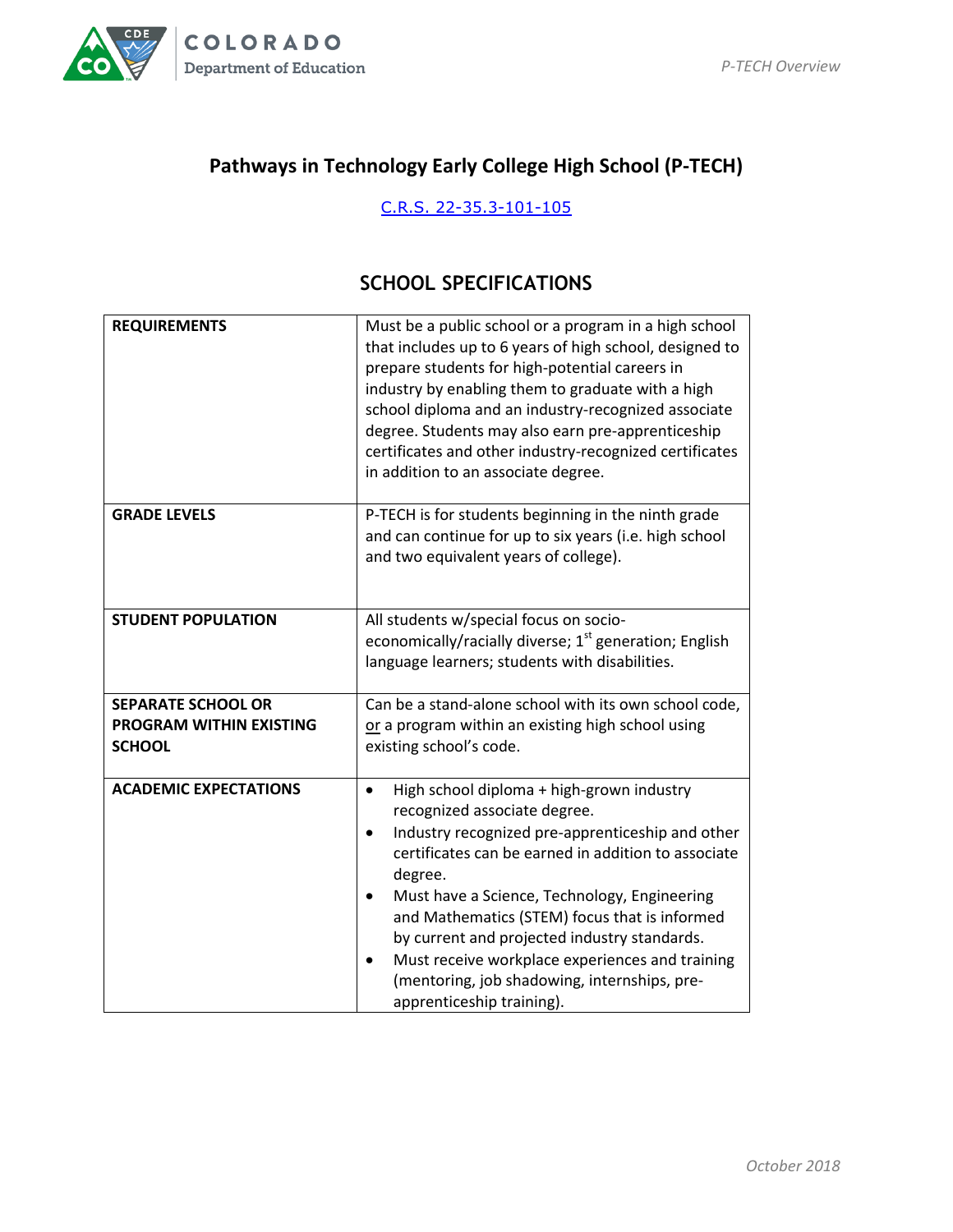

# **PARTNERSHIPS**

| <b>REQUIRED PARTNERSHIPS</b>    | School district, charter school, BOCES (that operate a<br>high school) + Colorado community college + one or<br>more local high-growth industry employers<br>(preference given to employers that are certified<br>center of learning). |
|---------------------------------|----------------------------------------------------------------------------------------------------------------------------------------------------------------------------------------------------------------------------------------|
| <b>PARTNER RESPONSIBILITIES</b> | District/Charter/BOCES:<br>At a minimum, provide course work, counseling,                                                                                                                                                              |
|                                 | and student support services, as well as<br>provisions relating to instructor qualifications<br>with community colleges.                                                                                                               |
|                                 | Communicate and share decision-making with<br>$\bullet$<br>community college and employer regarding<br>school operations.                                                                                                              |
|                                 | <b>Community College:</b>                                                                                                                                                                                                              |
|                                 | At a minimum, provide course work, counseling,<br>and student support services, as well as<br>provisions relating to instructor qualifications<br>with districts/charters/BOCES.                                                       |
|                                 | Communicate and share decision-making with<br>local education provider employer regarding<br>school operations.                                                                                                                        |
|                                 | <b>Industry Employer:</b>                                                                                                                                                                                                              |
|                                 | Provide workplace experiences and training<br>(mentoring, job shadowing, internships, pre-<br>apprenticeship training).                                                                                                                |
|                                 | Consult with the local education provider and<br>$\bullet$<br>community college on course design.                                                                                                                                      |
|                                 | Work with community college to ensure that<br>$\bullet$<br>course and post-secondary program<br>competencies meet wider industry expectations<br>as well as the needs of the partner employer(s)                                       |
|                                 | Communicate and share decision-making with<br>local education provider and community college<br>regarding school operations.                                                                                                           |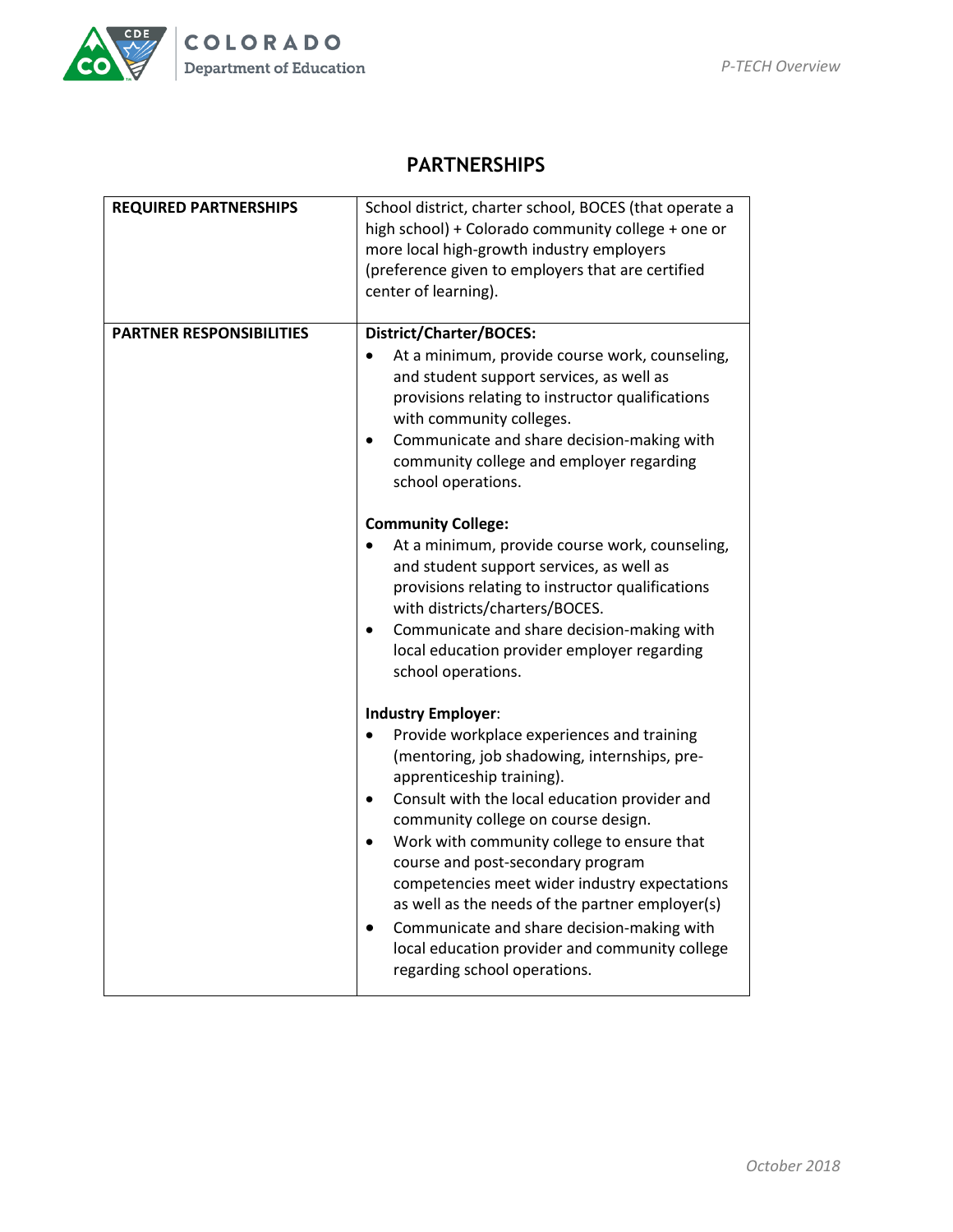

# **FUNDING**

| <b>FUNDING</b> |             | 1. Years 1-4 = district/charter school PPR            |
|----------------|-------------|-------------------------------------------------------|
|                | $2^{\circ}$ | Years 5-6 = State-based PPR                           |
|                | 3.          | Students are eligible to allocate the College         |
|                |             | Opportunity Fund (COF) stipend per college credit     |
|                |             | hour taken.                                           |
|                |             | 4. Students enrolled in their 5th or 6th year of high |
|                |             | school at a PTECH school or program are eligible      |
|                |             | for full-time funding if they are scheduled for a     |
|                |             | minimum of one class in the semester of the           |
|                |             | pupil enrollment count date.                          |

# **STATE REPORTING AND ACCOUNTABILITY**

| <b>ENROLLMENT REQUIREMENTS</b>   | Please refer to the PTECH section of the:             |
|----------------------------------|-------------------------------------------------------|
|                                  | <b>Student October Count Audit Resource Guide</b>     |
| <b>GRADUATION RATE REPORTING</b> | A P-TECH student will be counted in the Local         |
|                                  | Education Provider's or host school's graduation rate |
|                                  | in the year in which the student completes the Local  |
|                                  | Education Provider's or host school's minimum         |
|                                  | graduation requirements. Students can continue on     |
|                                  | in PTECH for $5^{th}$ or $6^{th}$ year.               |
| <b>REPORTING REQUIREMENTS</b>    | Annual PTECH report and all other state required      |
|                                  | reporting.                                            |
| <b>ACCOUNTABILITY</b>            | PTECH schools are required to comply with the         |
|                                  | requirements and responsibilities for state, district |
|                                  | and school stakeholders in the state's accountability |
|                                  | process established by the Education Accountability   |
|                                  | Act of 2009 (S.B. 09-163).                            |
|                                  |                                                       |
|                                  | Please refer to the PTECH section of the:             |
|                                  | <b>Student October Count Audit Resource Guide</b>     |
|                                  |                                                       |